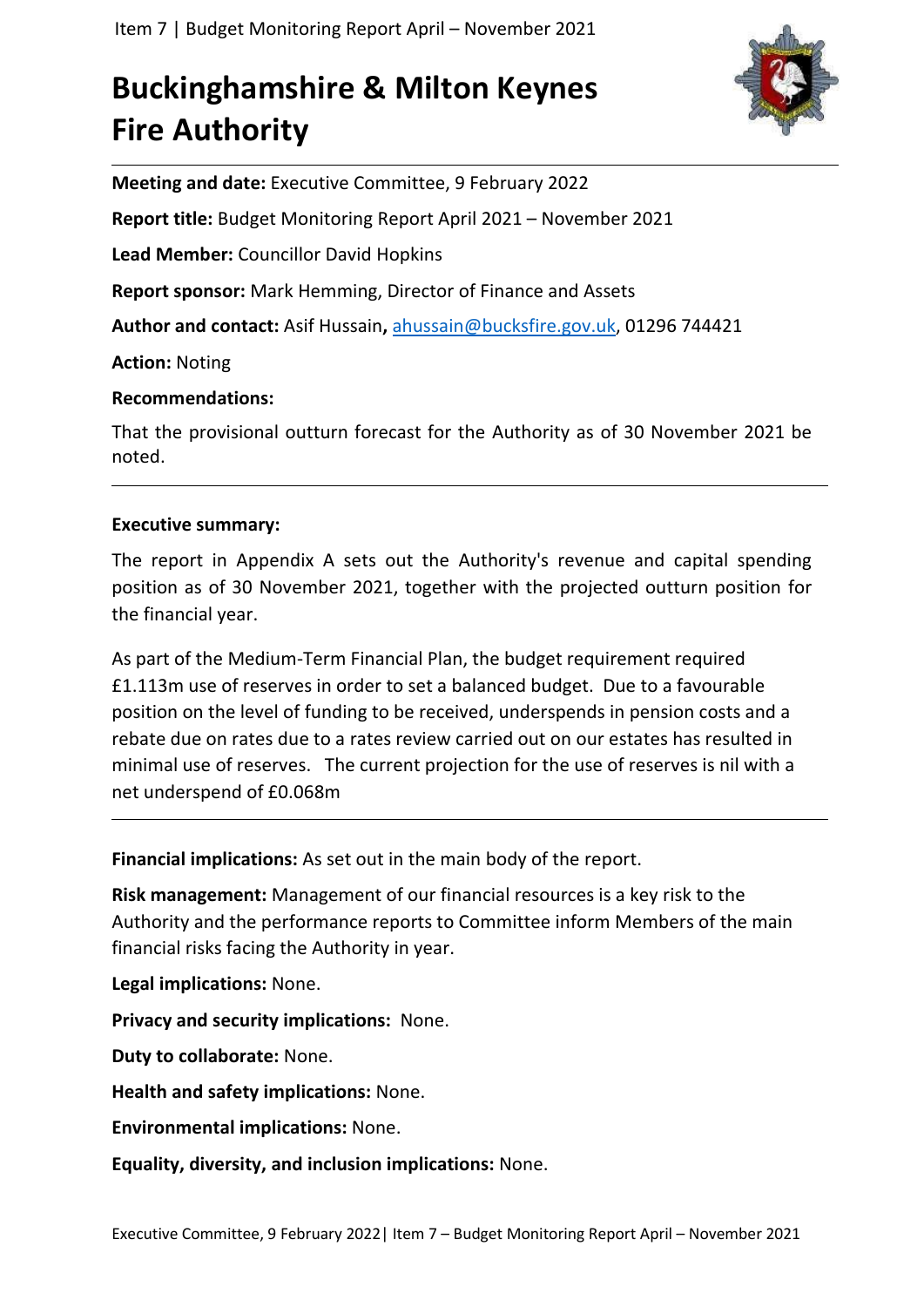# **Consultation and communication:** None.

# **Background papers:**

Medium Term Financial Plan 2021/22 to 2025/26, Fire Authority Meeting 17 February 2021 (see pages 47-92)

[https://bucksfire.gov.uk/documents/2021/02/fire-authority-agenda-and-reports-17](https://bucksfire.gov.uk/documents/2021/02/fire-authority-agenda-and-reports-17-february-2021.pdf/) [february-2021.pdf/](https://bucksfire.gov.uk/documents/2021/02/fire-authority-agenda-and-reports-17-february-2021.pdf/)

Revised Appendices

[https://bucksfire.gov.uk/documents/2021/02/item-7b-revised-appendices-1-and-](https://bucksfire.gov.uk/documents/2021/02/item-7b-revised-appendices-1-and-2.pdf)[2.pdf](https://bucksfire.gov.uk/documents/2021/02/item-7b-revised-appendices-1-and-2.pdf)

| <b>Appendix</b> | Title                                                          | <b>Protective</b><br><b>Marking</b> |
|-----------------|----------------------------------------------------------------|-------------------------------------|
| A               | Appendix A – Budget Monitoring Report April – November<br>2021 | None                                |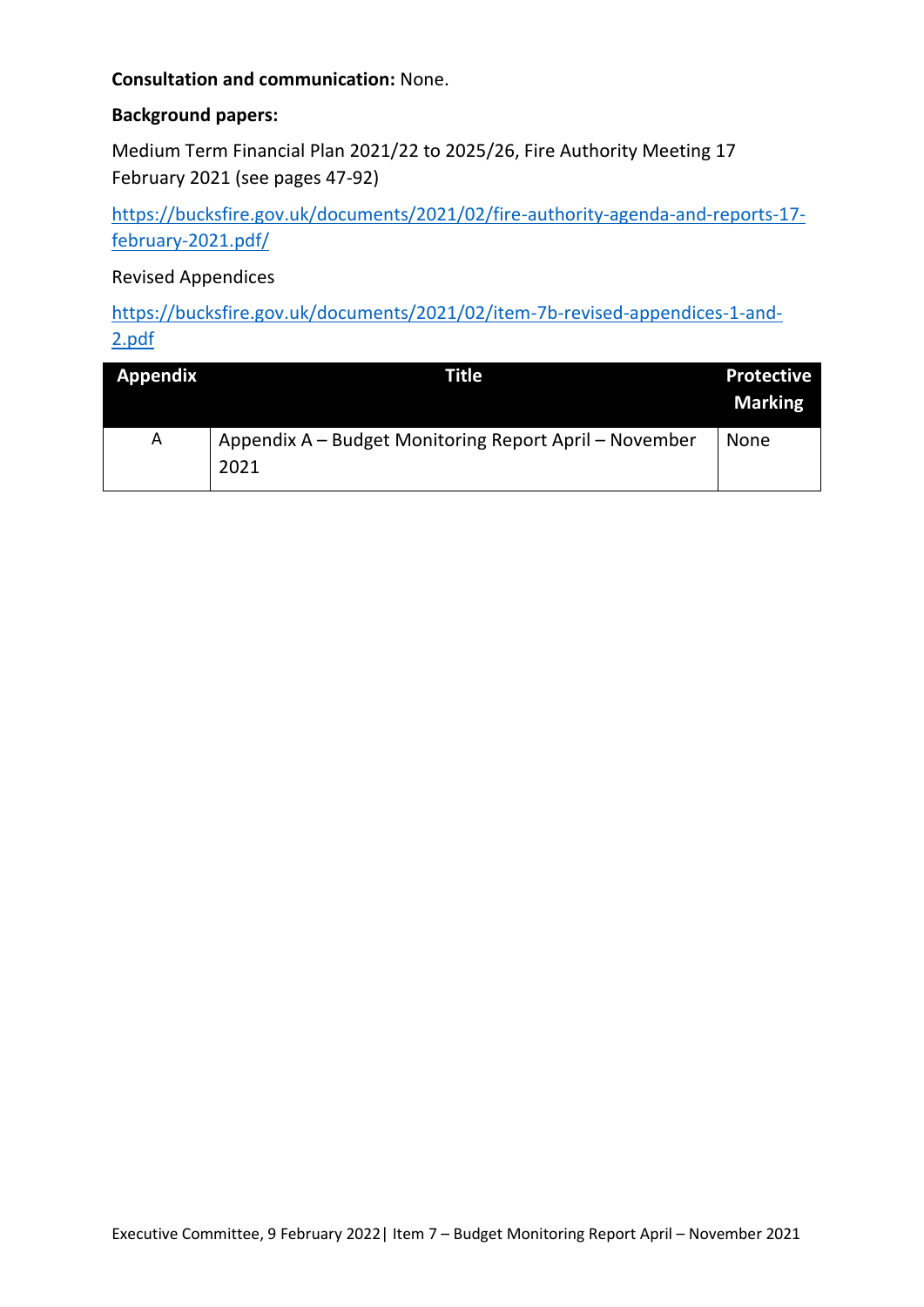#### **1. Revenue Forecasts by Service Area**

Table 1 shows the budget and actual expenditure for each Directorate as at the end of November 2021. The budget of £32.277m compared to the forecast outturn of £31.425m gives a forecast yearend underspend of £0.852m. Furthermore, the level of funding is showing a favourable variance of £0.329m which has resulted in an overall net underspend of £1.181m against our expenditure budget. Due to these underspends, we will no longer need to utilise the £1.113m planned use of reserves and therefore we are currently projecting a nil transfer from reserves and a net underspend of £0.069k. We anticipate this figure to fluctuate throughout the financial year subject to actual activity, but we will monitor this closely to ensure the use of reserves is minimised and offset against any underspends identified within the expenditure.

The funding is currently projecting £0.329m above the budgeted level; £0.186m relates to the residual balance of Protection funding as well as additional Protection funding of £0.098m received during 2021/22. Furthermore, due to the Covid-19 Pandemic, the government introduced a local tax income guarantee which will compensate local authorities for 75% of irrecoverable losses in council tax and business rates income in respect of 2020-21. Based on the first payment received, we are anticipating the level of compensation to be better than projected by £0.065m. This additional funding is offset by a reduction in Airwave grant for 2021/22 compared to the original allocation as a result of an error Home Office made in their calculations. Therefore, the forecast for Airwave funding has been reduced to reflect this.

The residual COVID-19 grant balance of £0.143m has been utilised this financial year. A detailed breakdown of the expenditure up to 30th November 2021 is provided in section 3.

The forecasts also reflect the 2% pay award for Support Staff from July 1st, 2021 in line with the final year of the three-year pay deal. The forecast also includes 1.5% pay award for Operational staff (from July 1st, 2021) and Brigade Managers (backdated to January 1st, 2021) as per national agreements.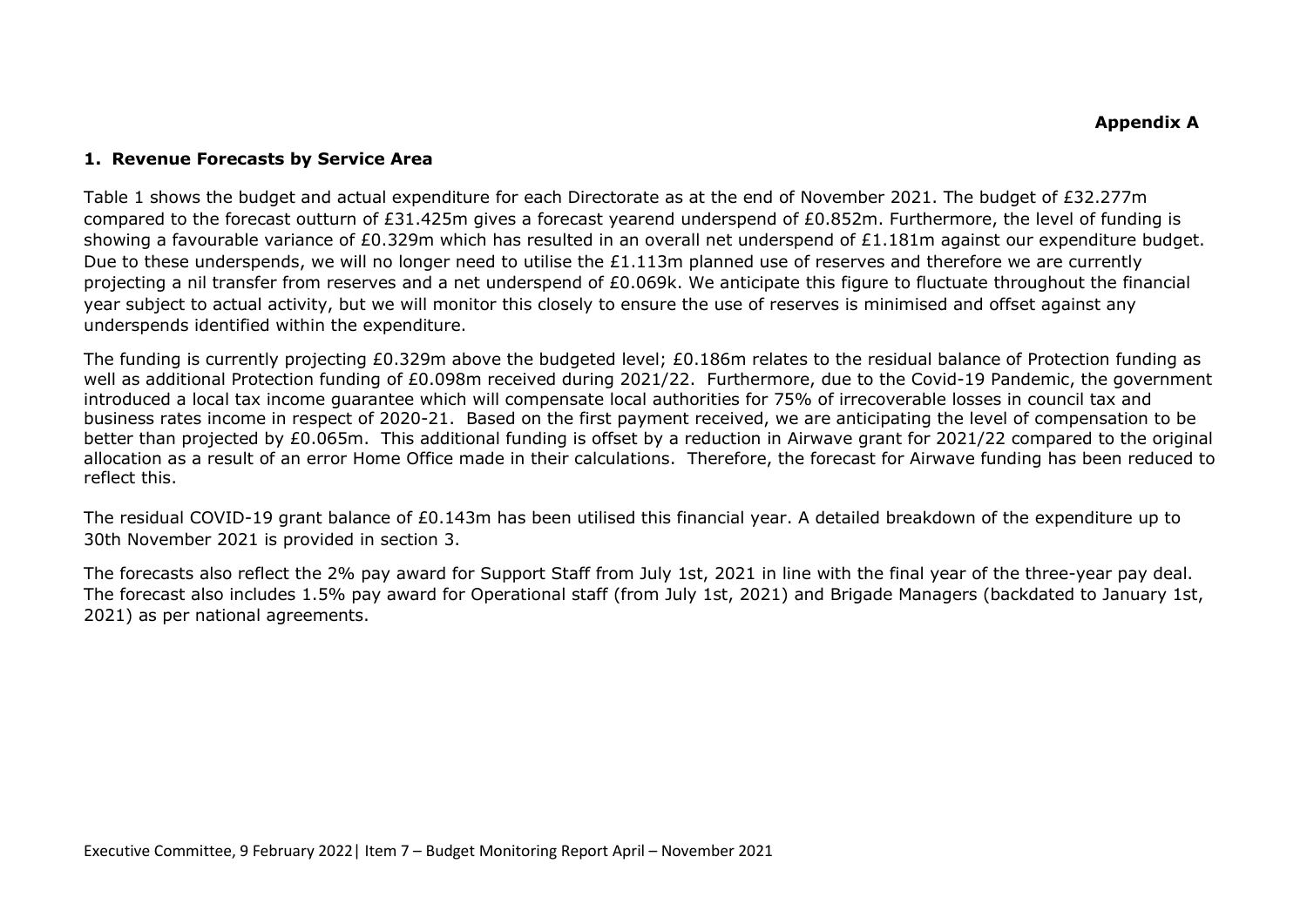| <b>Directorate</b>                      | <b>Total Budget</b> | <b>Actual Year to</b><br><b>Date</b> | <b>Forecast</b><br><b>Outturn</b> | <b>Projected Year</b><br><b>End Variance</b> |
|-----------------------------------------|---------------------|--------------------------------------|-----------------------------------|----------------------------------------------|
|                                         |                     | £                                    | £                                 |                                              |
| Corporate Core                          | 1,605,460           | 886,553                              | 1,490,738                         | $-114,722$                                   |
| Finance & Assets                        | 6,419,300           | 4,389,749                            | 6,149,912                         | $-269,388$                                   |
| Human Resources                         | 528,430             | 385,205                              | 469,358                           | $-59,072$                                    |
| Delivery, Corp. Dev. Planning           | 21,693,770          | 13,741,781                           | 21,312,457                        | $-381,313$                                   |
| <b>Statutory Acc. &amp; Contingency</b> | 2,030,240           | 162,103                              | 2,002,500                         | $-27,740$                                    |
| <b>Total Expenditure</b>                | 32,277,200          | 19,565,391                           | 31,424,965                        | $-852,235$                                   |
| <b>Total Funding</b>                    | $-31,164,200$       | $-21,228,166$                        | $-31,493,656$                     | $-329,456$                                   |
| <b>Use of Reserves</b>                  | $-1,113,000$        | 0                                    |                                   | 1,113,000                                    |
| <b>Net Position</b>                     | $\mathbf 0$         | $-1,662,775$                         | $-68,691$                         | $-68,691$                                    |

# **Table 1**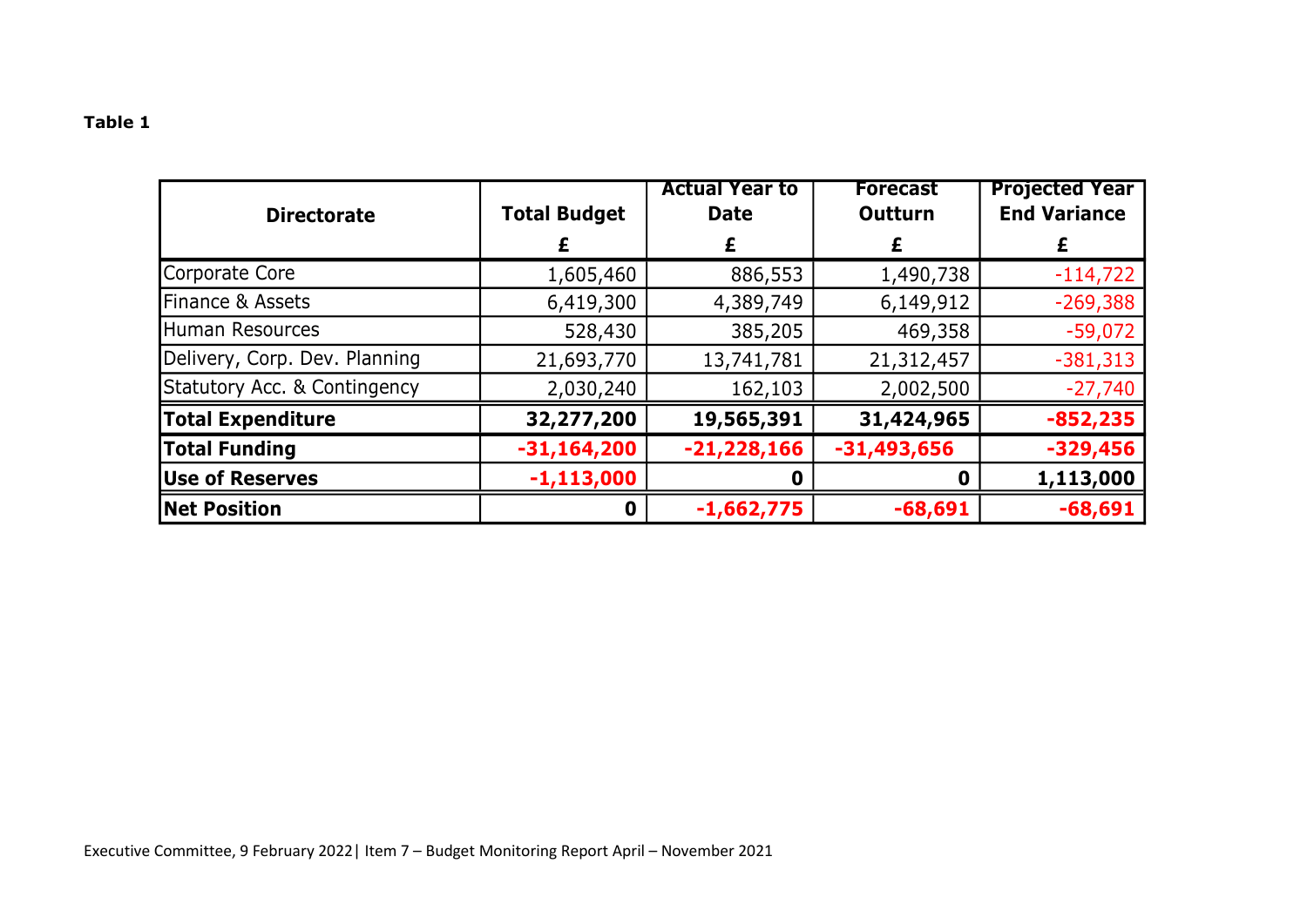## **Variance by Directorate**

**Corporate Core £0.115m under**– The underspend of £0.066m within Legal & Governance and £0.049m within Corporate Management predominantly relates to staffing costs being less than budgeted.

**Finance & Assets £0.269m under –** The underspend is mainly attributable to rebate due on rates. This contributes to an underspend of £0.256m whereby a business rates review which was carried out by an external organisation and the challenge resulted in a reduction in rateable values for most of our estates. Most of this is a one-off saving as it relates to backdated payments from 2017 as this was the furthest, we could backdate our claim. In addition to this, there are underspends within employee costs as a result of vacant positions and underspends within supplies and services. The team structures have been reviewed within the Directorate and the residual saving from the review will be offered as a saving as part of the 2022/23 Medium Term Financial Plan (MTFP) process.

**Human Resources £0.059m under –** The underspend of £39k relates to staffing costs due to vacant position; not all employees taking part in the LGPS pension schemes and an employee working less than the budgeted 100% FTE. Additional £20k underspend is seen under other supplies and services elements.

**Delivery, Corporate Development & Planning £0.381m under –** The overall underspend for the directorate is primarily due to underspends seen within pension costs, On-call activity and Wholetime posts which are not top of pay scale. As a result of new recruits joining the 2015 pension scheme which has lower employer contributions than the 1992 pension scheme, underspends are also seen within the pension budgets. As part of the pension legislation, all Wholetime staff will need to transfer into the 2015 pension scheme from April 2022 and therefore the budget will be updated and reduced as part of the MTFP process. On-call Firefighter activity relating to attendances are lower than projected levels which also contribute towards the underspend. With the current Wholetime (WT) Firefighter recruitment, we are projecting the recruitment of 18 WT trainee Firefighters who are expected to join in the last quarter of 2021/22 and is reflected in the outturn position.

**Statutory Accounting and Contingency £0.028m under** – The underspend relate to funds set aside for pay awards relating to employees earning below £24k. We no longer need to utilise this budget as this additional cost relating to the pay award was covered from existing underspends.

**Funding** - The level of funding is forecast to exceed the original budget by £0.329m, which relates to the residual protection funding of £0.186m from 2020/21 and additional £0.098m for the current year. Furthermore, we are anticipating receiving additional funding in relation to local tax income guarantee which is forecast to be circa £0.065m better than projected. This additional funding is offset by a reduction in Airwave grant for 2021/22 compared to the original allocation as a result of an error Home Office made in their calculations.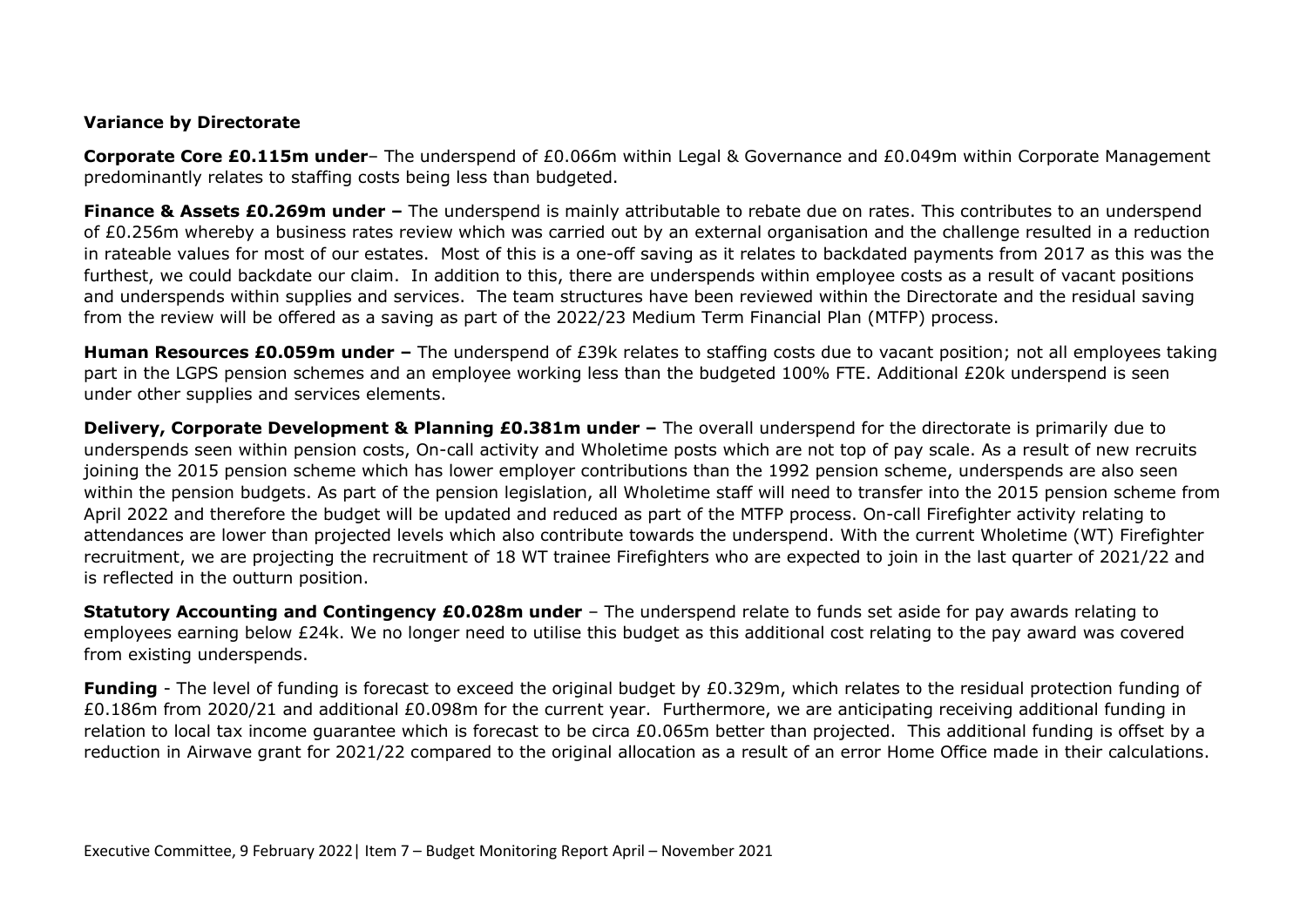## **2**. **Direct Employee Variances**

**Table 2** shows the breakdown of all the favourable (-) and adverse (+) variances for each sub-heading within the direct employees subjective as at the 30 November 2021.

| <b>Subjective</b>  | <b>Salary (Including</b><br><b>Training costs)</b> | <b>Allowances</b> | NI        | <b>Pension</b> | <b>Total</b><br>£ |
|--------------------|----------------------------------------------------|-------------------|-----------|----------------|-------------------|
| Wholetime          | 45,015                                             | $-45,372$         | 111,070   | $-277,101$     | $-166,388$        |
| On-Call            | 53,880                                             | $-214,175$        | 30,287    | $-28,442$      | $-158,450$        |
| Support            | $-182,330$                                         | $-620$            | $-22,863$ | $-78,605$      | $-284,418$        |
| Technicians        | $-28,494$                                          |                   | $-3,992$  | $-4,947$       | $-37,433$         |
| Sessional          | $-13,610$                                          | $-13,356$         | $-1,217$  |                | $-28,183$         |
| Agency             | 34,441                                             |                   |           |                | 34,441            |
| <b>Grand Total</b> | $-91,098$                                          | $-273,523$        | 113,285   | $-389,095$     | $-640, 431$       |

**Wholetime** – The underspend of £0.166m predominantly within pensions, which relates to new recruits joining the 2015 scheme and replacing existing post holders who may have been on a 1992 scheme which have higher employer contributions. From April 2022, all Wholetime staff will be budgeted on the 2015 scheme as per the pension regulations.

**On Call** – Underspends predominantly seen within allowances which is based on activity/training in year.

**Support Staff** – There is a net underspend on support staff budgets across the directorates due to a delay in recruitment caused by the COVID-19 pandemic and restructures which have taken place in departments that have resulted in savings in establishment costs.

Agency Staff - Agency staff have been used to partly cover interim vacancies within support staff roles and this offsets the underspend on support staff.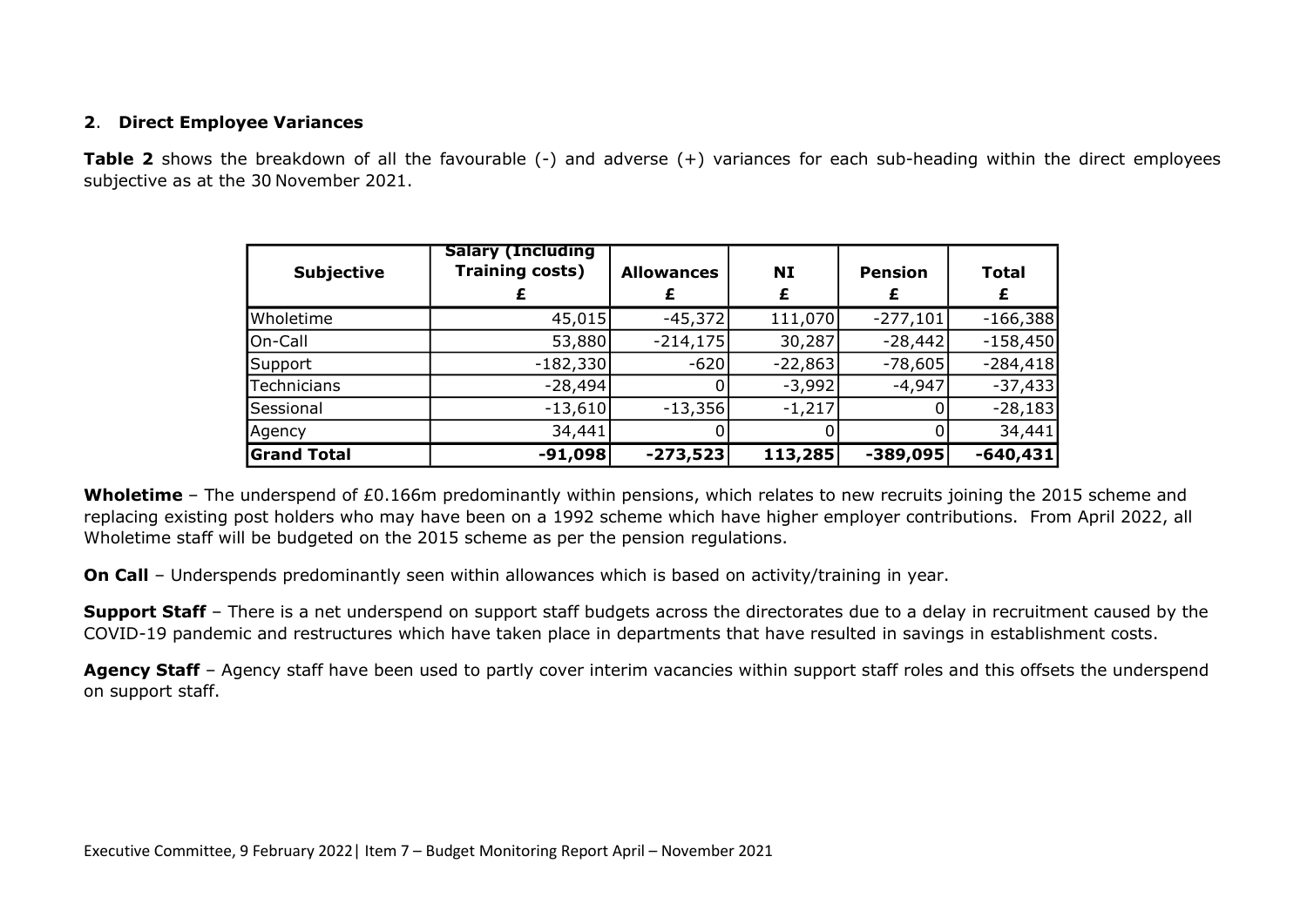### **3. COVID-19 Spend Analysis**

#### **Table 3**

| <b>Subjective</b>     | 2020/21<br><b>Actuals</b><br>£ | 2021/22<br>As at Nov-21<br><b>Actuals</b><br>£ | <b>Total</b><br>£ |  |
|-----------------------|--------------------------------|------------------------------------------------|-------------------|--|
| <b>Staffing Costs</b> | 471,615*                       | 146,951                                        | 618,566           |  |
| Protective Equipment  | 115,277                        | 7,921                                          | 123,198           |  |
| <b>Other Costs</b>    | 71,467                         | 5,314                                          | 76,781            |  |
| <b>Total</b>          | 658,359                        | 160,186                                        | 818,545           |  |

**\*** This figure includes all staffing expenditure incurred in relation to COVID-19 since the start of the pandemic (March 2020).

**Funding** - Central Government have allocated funding of £0.801m of which £0.090m was received in March 2020 and £0.710m over two tranches in 2020/21. This included a successful bid (of £0.034m) by the Authority in relation to a bid submitted in round two of the COVID-19 contingency fund. Table 3 provides a breakdown of the expenditure to date against the total grant funding of £0.801m.

**Staffing Costs** – All additional employee costs (operational and support staff) incurred as a result of the Pandemic. An example of this has been the use of bank staff to provide the operational resilience when members of staff have had to isolate.

**Protective Equipment** – All costs in relation to the purchase of personal protective equipment (PPE) to ensure the safety of all employees and providing employees with the appropriate PPE in order to carry out their roles safely. This also includes cleaning materials to be used for all brigade sites by employees/visitors for sanitising and disinfecting areas before and after they are used.

**Other Costs** – Predominantly costs relating to IT upgrades to allow meetings to take place online and costs relating to signage put up on all sites in relation to COVID-19.

Executive Committee, 9 February 2022| Item 7 – Budget Monitoring Report April – November 2021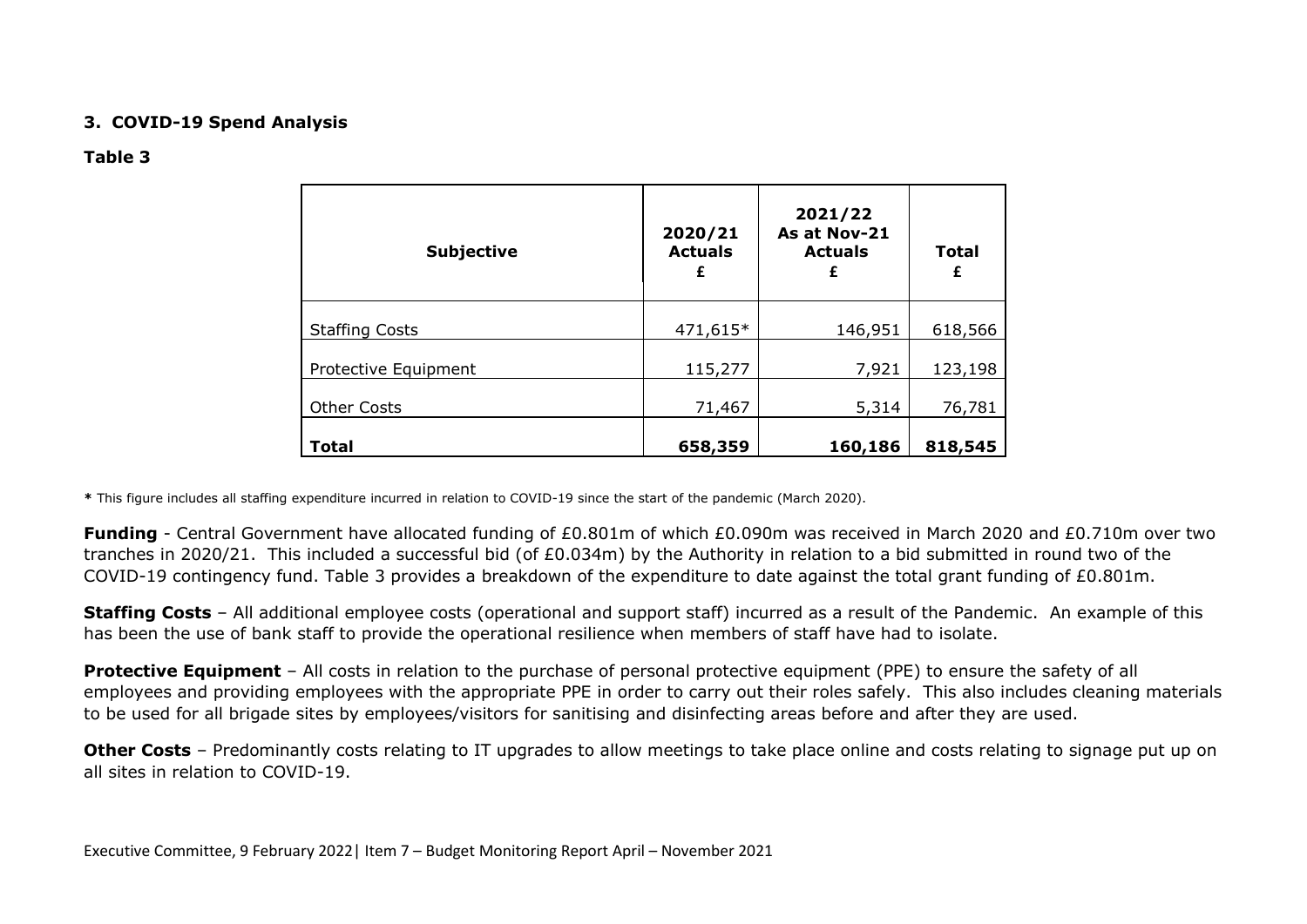## **4. Funding**

**Table 4** details the budget and forecast outturn for each category of funding.

| <b>Funding</b>            | <b>Total Budget</b> | Date          | Actual Year to   Provisional Year <br><b>End Variance</b> | <b>Projected Year</b><br><b>End Variance</b> |
|---------------------------|---------------------|---------------|-----------------------------------------------------------|----------------------------------------------|
| Government Funding        | $-3,544,210$        | $-2,978,164$  | $-3,544,210$                                              |                                              |
| Specific Grants           | $-1,459,080$        | $-1,466,452$  | $-1,707,291$                                              | $-248,211$                                   |
| <b>NNDR</b>               | $-3,547,020$        | $-1,745,946$  | $-3,628,260$                                              | $-81,240$                                    |
| Top-up / Pooling Receipts | $-1,936,750$        | $-1,253,594$  | $-1,936,750$                                              |                                              |
| Precept                   | $-20,677,140$       | $-13,784,010$ | $-20,677,145$                                             |                                              |
| Use of Reserves           | $-1,113,000$        |               |                                                           | 1,113,000                                    |
| <b>Grand Total</b>        | $-32,277,200$       | $-21,228,166$ | $-31,493,656$                                             | 783,544                                      |

The funding is currently projecting £0.329m above the budgeted level; £0.186m relates to the residual balance of Protection funding (£0.246m) received in 2020/21 which is forecast to be spent or committed by March 2022 as per the conditions of the grant as well as additional Protection funding of £0.098m received during 2021/22. Furthermore, due to the COVID-19 Pandemic, the government introduced a local tax income guarantee which will compensate local authorities for 75% of irrecoverable losses in council tax and business rates income in respect of 2020-21. Based on the first payment received, we are anticipating the level of compensation to be better than projected by circa £0.065m. This additional funding is offset by a reduction in Airwave grant for 2021/22 compared to the original allocation as a result of an error Home Office made in their calculations. Therefore, the forecast for Airwave has been reduced to reflect this.

Due to the underspends seen in the expenditure budget and increased funding shown above, we will no longer need to utilise the £1.113m use of reserves and based on current projections, there will be a nil transfer from reserves. We anticipate this figure to fluctuate throughout the financial year subject to actual activity, but we will monitor this closely to ensure the use of reserves is minimised and offset against any underspends identified in the expenditure.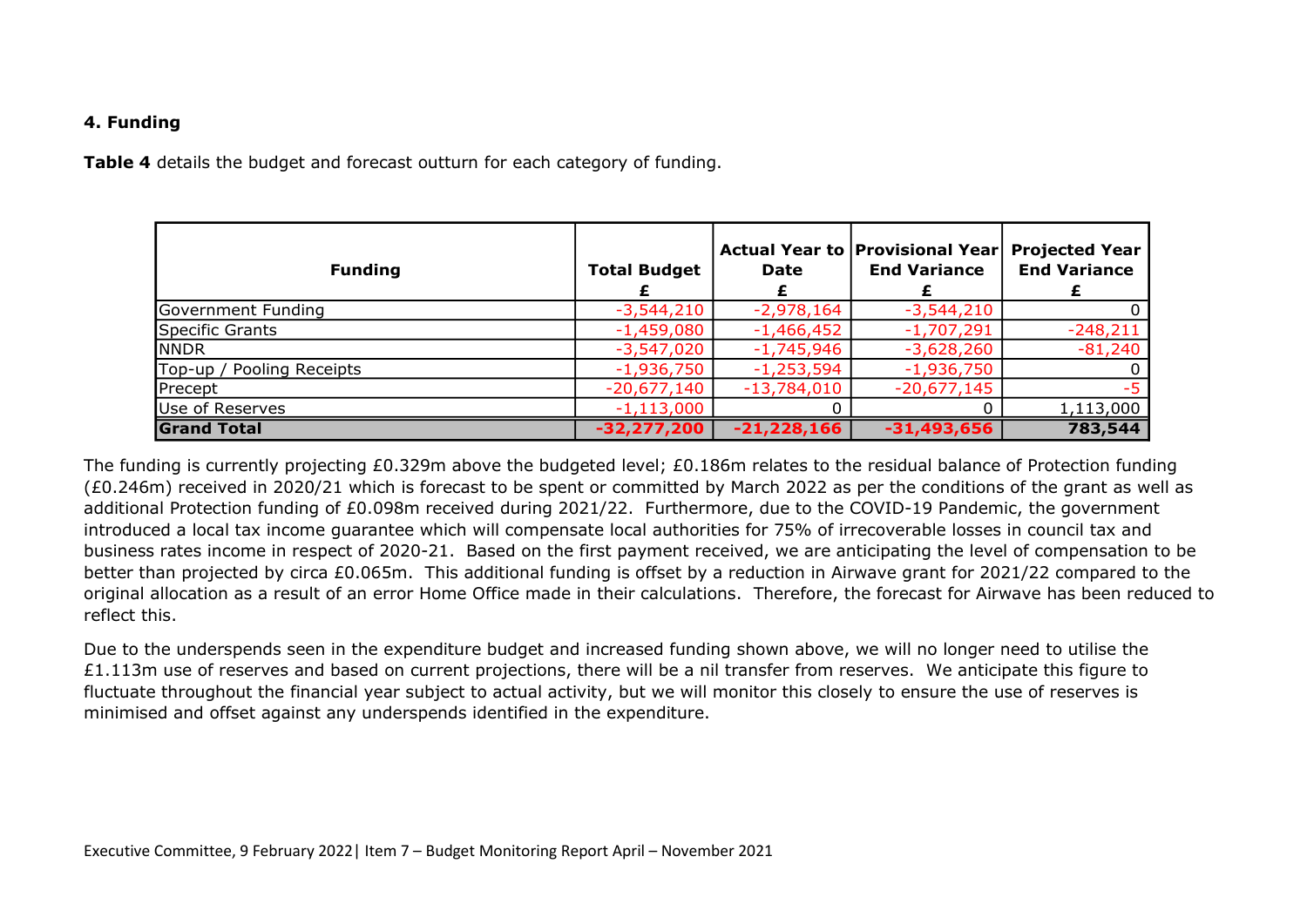## **5. Capital Monitoring**

## **Capital Forecast**

The capital programme for 2021/22 is £2.402m, including £0.472m from 2020/21 carry forward capital projects, less £0.050m in-year movement.

| <b>Project Name</b>                          | Original<br><b>Budget</b><br>2021/22 | Carry<br><b>Forwards</b><br>2020/21 | In-Year<br><b>Movements</b><br>2021/22 | <b>Revised</b><br><b>Budget</b><br>2021/22 | <b>Actuals</b><br><b>Year to</b><br>Date | <b>Slippage</b> | <b>Provisional</b><br>Outturn | <b>Projected</b><br><b>Year End</b><br><b>Variance</b> |
|----------------------------------------------|--------------------------------------|-------------------------------------|----------------------------------------|--------------------------------------------|------------------------------------------|-----------------|-------------------------------|--------------------------------------------------------|
|                                              |                                      | £                                   | £                                      |                                            | £                                        | Ł               | £                             | Ł                                                      |
| Property                                     | 500,000                              | 121,000                             | $-50,000$                              | 571,000                                    | 111,640                                  | 0               | 571,000                       | $\Omega$                                               |
| Property Review                              |                                      |                                     |                                        | 0                                          | 285,104                                  | 0               | 575,000                       | 575,000                                                |
| <b>Total Property Portfolio</b>              | 500,000                              | 121,000                             | $-50,000$                              | 571,000                                    | 396,744                                  | $\mathbf 0$     | 1,146,000                     | 575,000                                                |
| Hydraulic Equipment                          | 65,000                               | 10,000                              |                                        | 75,000                                     |                                          |                 | 75,000                        |                                                        |
| Operational Equipment                        | 90,000                               | 25,000                              | 0                                      | 115,000                                    | 37,265                                   | 0               | 115,000                       | $\Omega$                                               |
| Operational Red Fleet Vehicles               | 750,000                              | 310,500                             | 0                                      | 1,060,500                                  | 242,162                                  | 535,500         | 525,000                       | 0                                                      |
| <b>Total Fire Appliances &amp; Equipment</b> | 905,000                              | 345,500                             | $\mathbf 0$                            | 1,250,500                                  | 279,427                                  | 535,500         | 715,000                       | $\mathbf 0$                                            |
| <b>ICT</b>                                   | 575,000                              | 5,000                               | 0                                      | 580,000                                    | 59,156                                   |                 | 580,000                       | $\mathbf{0}$                                           |
| <b>Total Support</b>                         | 575,000                              | 5,000                               | $\mathbf 0$                            | 580,000                                    | 59,156                                   | $\mathbf{O}$    | 580,000                       | $\mathbf 0$                                            |
| <b>Grand Total</b>                           | 1,980,000                            | 471,500                             | $-50,000$                              | 2,401,500                                  | 735,327                                  | 535,500         | 2,441,000                     | 575,000                                                |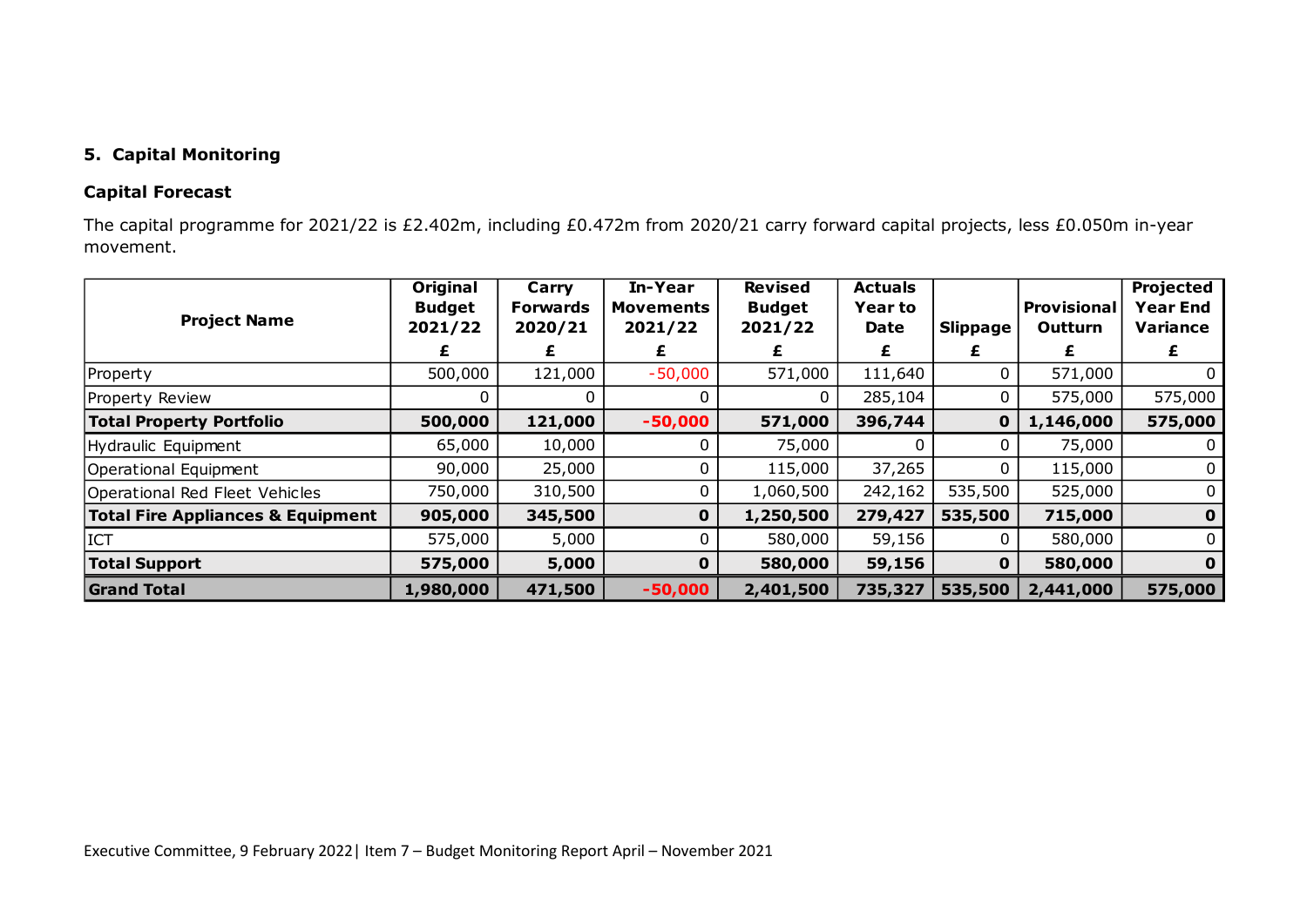# **Capital Funding**

The capital programme will be funded as follows:

| <b>Funding</b>                  | <b>Balance at</b><br>1 April<br>2021<br>£000 | <b>Estimated</b><br><b>Transfers</b><br>(in)<br>£000 | <b>Estimates</b><br><b>Transfers</b><br>Out<br>£000 | <b>Estimate</b><br><b>Balance at</b><br>31 March<br>2021<br>£000 |
|---------------------------------|----------------------------------------------|------------------------------------------------------|-----------------------------------------------------|------------------------------------------------------------------|
| Revenue Contribution to Capital | $-2,611$                                     | $-1,734$                                             | 2,400                                               | $-1,945$                                                         |
| Other Capital Contributions     | 0                                            | $-41$                                                | 41                                                  |                                                                  |
| <b>Total Capital Funding</b>    | $-2,611$                                     | $-1,775$                                             | 2,441                                               | $-1,945$                                                         |

# **Property Portfolio**

Property Portfolio has a capital budget of £0.571m for 2021/22, which includes carry forward budget from 2020/21 of £0.121m, less inyear movement of £0.050m. The capital funds will be utilised to carry out planned capital projects as agreed at Business Transformation Board, which included £0.050m to be transferred to revenue to support the completion of non-capital works following recent station audits and fire risk assessment. The carry forward budget of £0.121m relates to a number of planned capital investments that were delayed due to COVID-19 pandemic and will now be completed during 2021/22.

The West Ashland build is now complete, and the final account have been agreed. The final payments for the build are included in the "Actuals Year to Date", however, the retention fees on the project are still to be paid. The Authority will also be looking to recover some of the increased costs from the professional design team. The forecast variance for West Ashland total project costs is expected to be offset by additional capital receipts and contributions which will result in a net variance of circa £1m against the forecast expenditure and risks previously reported to Executive Committee.

## **Fire Appliances & Equipment**

Fire Appliances & Equipment has a capital budget of £1.251m for 2021/22, which includes carry forward budget from 2020/21 of £0.346m. The majority of the capital funds will be utilised to purchase red fleet appliances and to purchase operational equipment for these appliances in line with the fleet strategy. The carry forward budget of £0.346m relates to delays in the delivery of the two 2020/21 fire appliances and equipment due to COVID-19 pandemic which were delivered earlier this financial year. A slippage of £0.536m has been forecast, due to delays in the delivery of the 2021/22 fire appliances, which are expected to be delivered in quarter 1 of 2022/23.